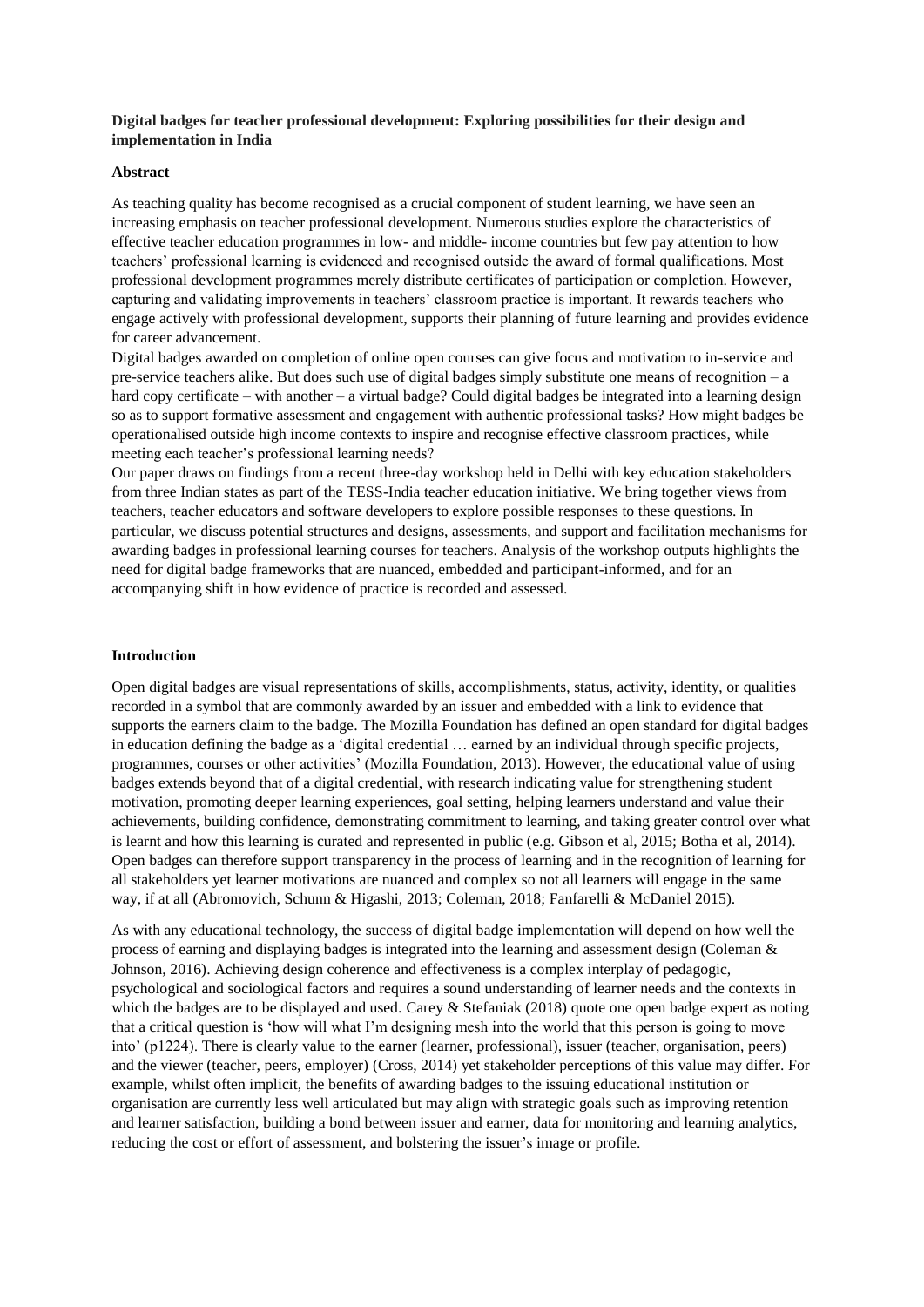The mechanics of awarding a badge consist of three stages. First, a graphical badge symbol is created along with the criteria for success in qualifying for the badge. The badge is most commonly developed by a teacher or learning/instructional designer although some implementations have sought greater involvement of learners. A badge structure – the conception or map of how each badge relates to other badges and the awarding criteria – will be established and, although there is no standard, a categorisation or grouping of badges (such as activitybased, grade-based or hierarchical) may be made (Facey-Shaw et al., 2018). The badge and criteria will be setup on an online issuing platform that is compatible with open standards.

The second stage comprises the issuing of the digital badge. Usually, this involves the learner visiting the issuing platform and submitting evidence that demonstrates they meet the award criteria, followed by an assessor (e.g. teacher/expert) verifying this evidence and finally approving the award (in cases of computer marked assessment such as a quiz, such approval may be automatic).

The third stage involves the ongoing management and use of the badge. Learners can store badges in digital backpacks, export the image (with an embedding link to evidence attached), and share this on social networks or their CVs.

Since their advent digital badges have been proposed as a vehicle for lifelong learning (MacArthur, 2013; Finkelstein, Knight & Manning, 2013) and there are numerous examples of how badges have been used in different disciplines and fields to enable adult learners to evidence specific competencies (Aberdour, 2016). However there has been relatively little research into the use of open digital badges in teacher professional development. In the US a number of states have started to use digital badges as micro –credentials with teachers in school based professional learning to capture and validate their learning, make visible improvements in their practice and increase motivation to participate in professional learning opportunities (DeMonte, 2017). Each micro credential is designed to addresses a discrete small set of education practices. Teachers demonstrate mastery of the associated competencies in each set through submission of samples of student work, videos and other artefacts, working at their own pace on a personalised learning pathway. Their submissions are vetted, scored and either approved (awarded a digital badge) or returned with a request to go back to 'dig deeper' (DeMonte, 2017). Studies indicates that these micro-credentials give focus and coherence to professional learning with teachers using what they have learnt in their classrooms (Acree, 2016). Teachers like the approach and the way it enables teachers to choose what to focus on in their professional learning (Digital Promise, 2016).

However there is little evidence of open badge research from the Global south either related to digital badges for learners or especially for teacher professional development. A review of literature published between 2010 and 2015 found that most research was concentrated in the US and Europe, with only four countries evidencing five or more studies (Lijanagunawardena, Scalzavara & Williams, 2017). It remains unclear whether findings so clearly linked to particular geographic contexts are applicable to low- to middle-income contexts, educational systems and teaching cultures. In a rare study from outside the global north, the Technology for Rural Education programme in South Africa developed a mostly linear learning path consisting 18 badges focussed on building proficiency in teachers' use of technology. Feedback on the badges, to be achieved over a year, was overwhelmingly positive (Botha et al, 2014). Given the paucity of evidence from the global south it seems legitimate to ask if teachers would interpret, use and value open digital badges differently in different contexts. This is the focus of this paper.

Meeting the challenge of improving the quality of teaching and learning is becoming a strategic focus in low- to middle-income countries. In India, the publication of the 2009 National Curriculum Framework for Teacher Education (NCFTE, 2009) marked a major policy shift and foregrounded the need to see teachers as 'crucial mediating agents through whom curriculum is transacted and knowledge co-constructed along with learners' (p4). However, entrenched teacher education practices, discourses, and pedagogic conceptualisations (Poonam, 2014) and variations in the effectiveness of teachers (Azam  $\&$  Kingdon, 2014) continue to present substantial challenges and pupil learning outcomes remain low (ASER, 2018). Historically in-service provision in India has been dominated by cascade type programmes involving workshops led by external Master Trainers. But such initiatives have rarely lead to significant improvements in classroom teaching and there is increasing recognition that they have limited effectiveness (Ramachandran, Beteille, Lindne, Dey, Goyal & Chatterjee, 2016). They have limited relevance to the classroom situations faced by teachers, they are fragmented, rarely focused on pedagogy, have little impact on teacher motivation and lack any element of personalization (GoI, 2012). But teacher motivation and professional incentives are increasingly being seen as an important link to teacher effectiveness and movement in teachers' classroom practices (Mualidharan & Sundararaman, 2013). In this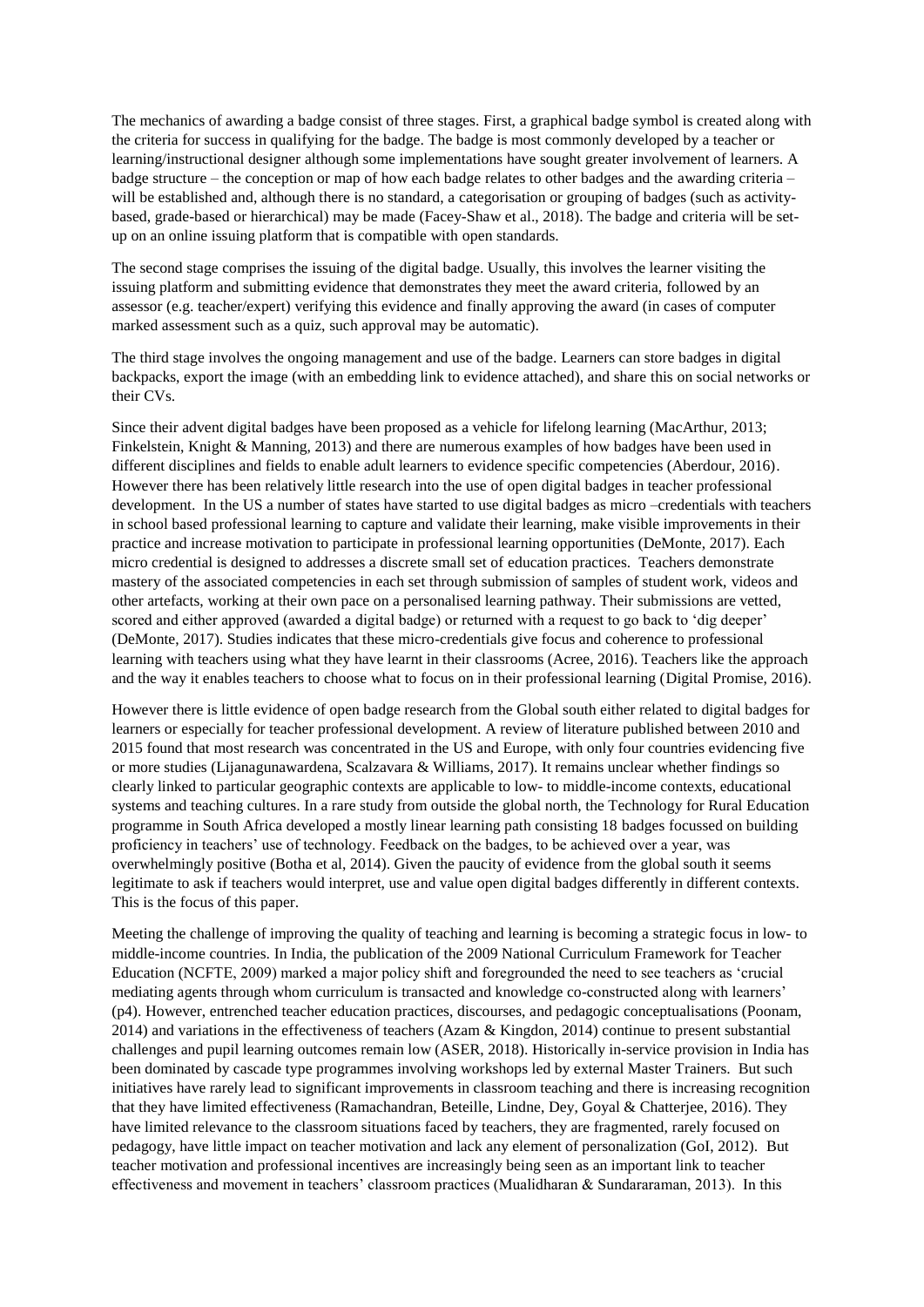context there seems potential in investigating if there might be a role for digital badges in addressing the needs and challenges of teacher professional development. The two research questions examined in this paper are:

RQ1. To what extent is the use of digital badges likely to motivate teachers working in public schools in India?

RQ2. What conceptions of digital badge do educators develop during the ideate phase of learning design and how are these situated within the narratives of motivation?

## **Methodology**

The study uses data collected during a three-day workshop and symposium held in January 2019 in New Delhi, India. This event was attended by 14 delegates from three Indian states who had, in some capacity, been involved in the TESS-India teacher development programme (www.tess-india.edu.in) (Wolfenden et al., 2017). Participants were senior educationalists and included the directors of teacher education. On the final day, the state teams were joined by technology experts from technology companies and philanthropic trusts involved in supporting the development of digital platforms for teachers in India.

The five workshop objective were: (a) to engage in future thinking about teacher professional learning in their context, (b) to consider what is meant by a 'digital badge' and how it is created and used, (c) to explore how teachers are motivated to engage in professional learning episodes using resources such as TESS-India OER and MOOCs to change their practice, (d) to articulate visions of how, when and with whom teachers might study courses that include digital badges, and (e) to develop outline ideas for 'badged open courses' that may be relevant to particular states and discuss these with technical experts. These activities represent the exploration and ideate phases of a badged learning design (e.g. Coleman & Johnson, 2016) and included:

- *Personal experiences of badges activity* delegates were invited to 'bring' a badge, explain why it was awarded, what it represented to them, and what they believed it meant to others. This activity helped participants reflect on multiplicities of representational meaning.
- *Exploring digital badges activity* –groups reviewed examples of open digital badges and discussed what the badges represented, how they were earned and their reaction to the badges.
- Planning a badged open course activity an extended task in which state group had to design an outline of a badged course for teacher professional development drawing on TESs-India OER that they were familiar with. Ten core questions were provided to structure the design activity.
- *Presentation of plans to experts* state groups delivered a formal presentation to technology experts followed by a roundtable discussion.

The workshop was underpinned by a two-hour seminar by a member of the UK academic team introduced the concept of digital badges and explained outlined the key academic and practical narratives and research. This presentation summarised the roles that digital badges perform and how digital badges can be created, awarded and shared. Case studies describing use of digital badges were followed by an examination of how badges potential differ from other forms of award such as certificates.

All physical outputs produced during the activities were collected including Powerpoint presentations, proposed course plans, and photographs of post-it and flip-board activities. Audio recordings were made of key discussions and plenary sessions and the research team held a debrief session after each day.

### **Results**

### **Narratives of teacher motivation and reward**

Understanding how teacher motivation is discussed and framed by practitioners is essential to identifying when and how digital badges might be used. Participants were asked what could be done to motivate teachers to engage in professional development relating to their classroom practice. The specific example of the TESS-India teacher development resources was used to initiate this discussion, after which participants were encouraged to think more widely.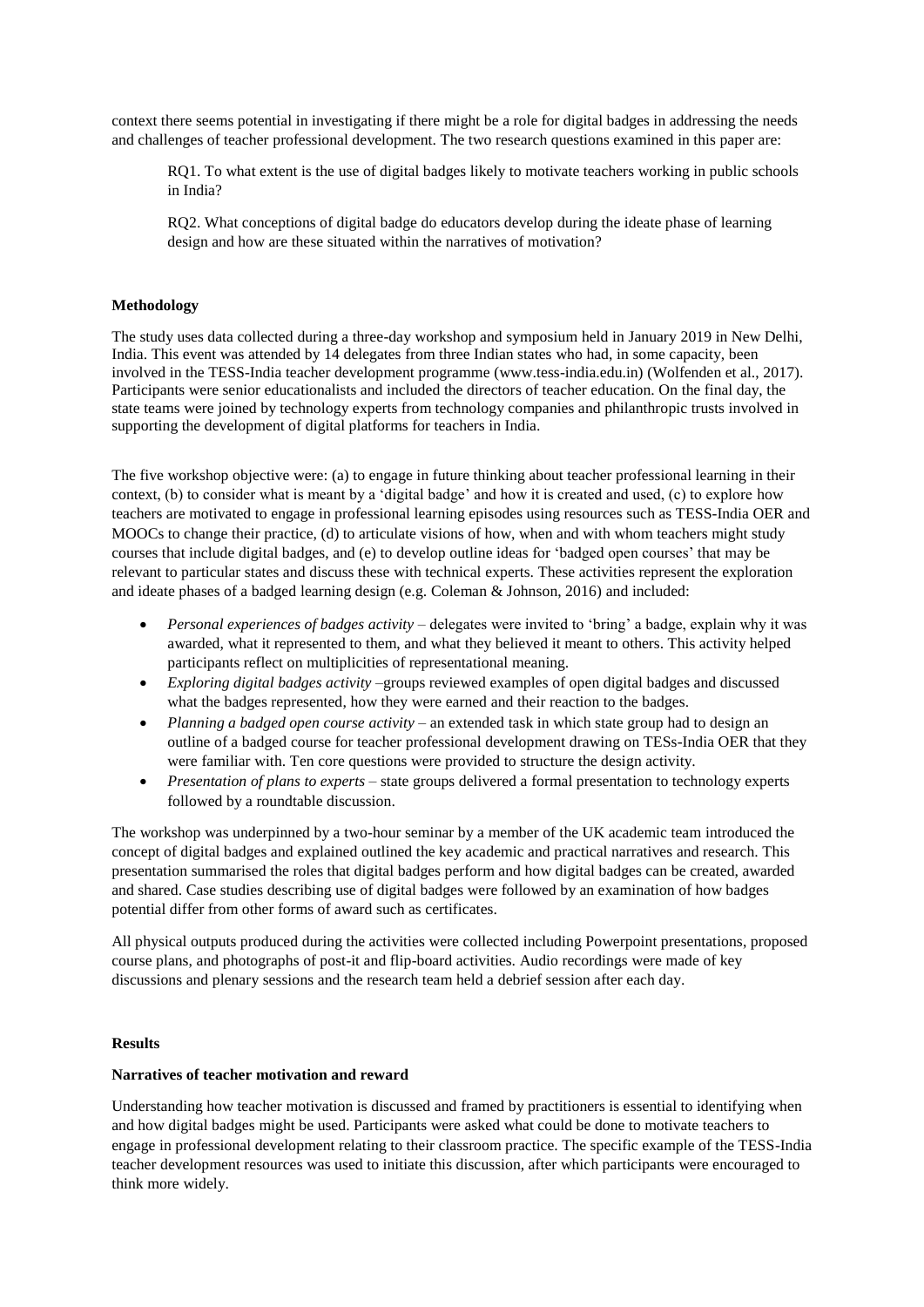Four key themes were identified from the analysis of a post-it activity and plenary discussion involving X educators. These themes can be summarised as (a) personal recognition of achievement (b) inspiring practice, (c) practice as a teacher (d) alignment with policy and governing structures.

With respect to the first theme, recognition of achievement as certification at state or country level was most commonly mentioned, but participants also suggested leaderboards, awards and badges as means to motivate. One participant observed that having '… just a little appreciation would be good' and another mentioned monetary benefit or promotion as an incentive. Teachers were also described as being motivated by witnessing the inspiring practice of peers or 'other teachers and teacher educators already engaged with [the] OER' and by seeing them enthuse learners. Motivation derived from social engagement was frequently mentioned and included (a) hearing or reading case studies related to teachers in their state (b) mentoring – both being mentored by or receiving recognition from being a mentor – and (c) sharing good practice by having the opportunity to showcase success within the teaching community (e.g. seminar presentations, , online, discussions at regular teacher meetings). Such support and exchange and could 'create a fellowship of engaged teachers.'

Unsurprisingly alignment with policy and government structures was also considered by these senior educators to be important in motivating teachers to engage in professional development, perhaps reflecting the strength of institutional structures in India. This is necessary at all levels: 'state and country support is essential but I think at the ground level [also]'. State government endorsement (and financial support) was seen as necessary to 'percolate deeper into the [local] system' for teacher needed to feel the 'weight and association with capacity building programmes with their awards,' whilst support from headteachers, state administration, state education directors and education officers was also mentioned. Intrinsic motivation was referred to less often, although sub-themes can be discerned relating to feeling more satisfied and competent in day-to-day work as a teacher, in building skills, and in developing a greater professional identity.

Figure 1 summarises the themes and sub-themes identified in the workshop activity. Twelve potential motivators for practice change were identified. Those considered most directly relevant to the daily activity of teaching are located in the centre of the diagram, whilst those relating to more abstract or distant social, political and economic structures are outmost. This is a provisional visualisation for Indian teacher motivations but could provide a useful framework for further analysis.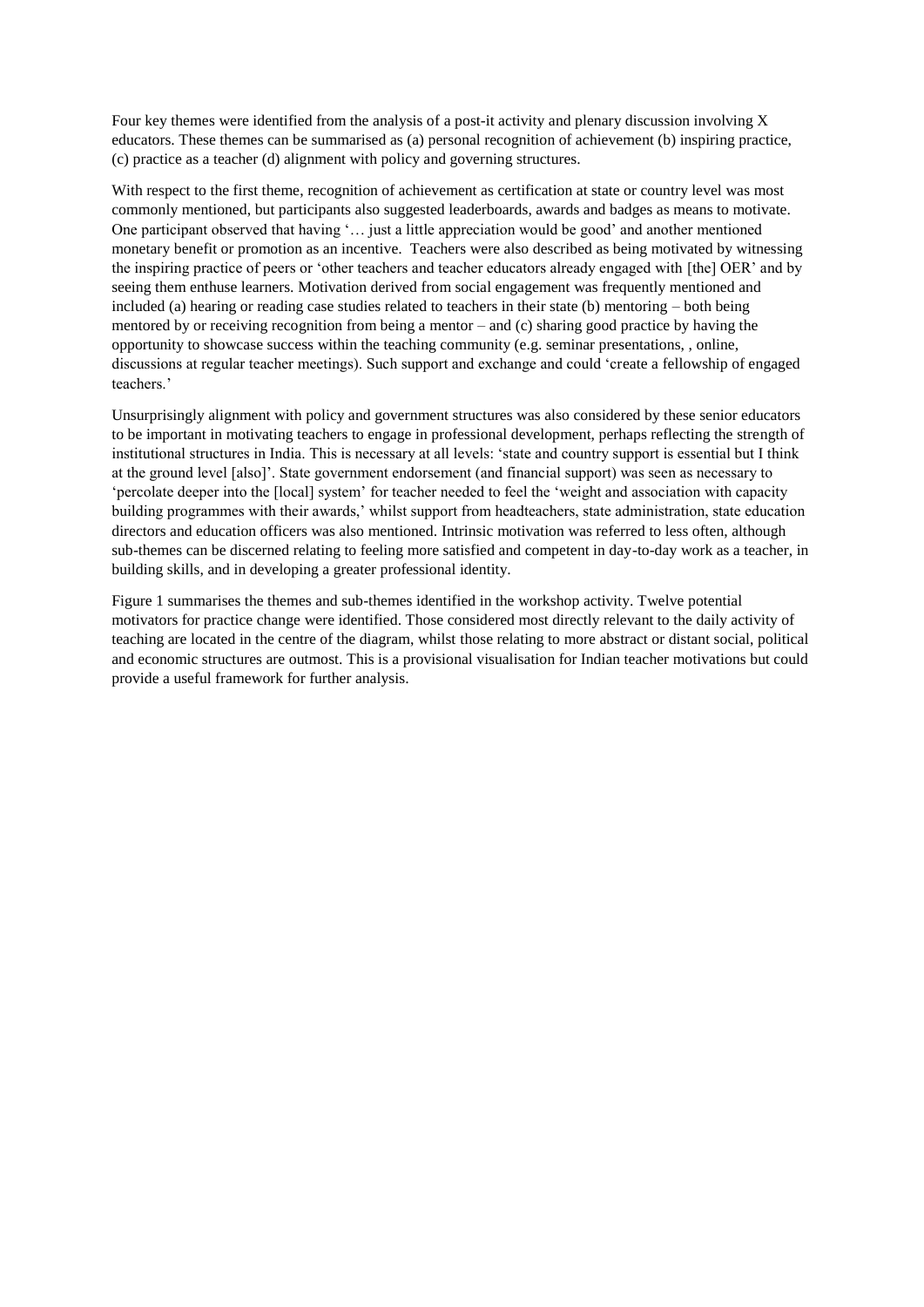

*Figure 1. Motivators for participation in professional learning relating to classroom practice change* 

# **Designs for potential badged courses from state educators**

During the workshop each state groups was asked to develop a conception of course that used digital badges. This activity was intended to capture how these three groups of Indian educators conceived of and situated the operation of badges and to assess how well existing badge award technologies would meet this need.

# *Case study 1: Pair work with pupils*

Group 1 choose to focus on teacher use of pair work and its role in promoting active pupil learning, in line with the national curriculum for teacher education (NCFTE 2009) In their conception, Group 1 identified three learning outcomes for teachers: to gain an understanding of pair work, to develop skills in organising pair work in different curriculum areas, and to achieve involvement of all pupils (a key theme of the National Curriculum NCE 2005). They envisaged offering teachers a large number of activities to select from, all with associated assessments and a digital badge. Figure 2 shows a number of activities related to the learning outcomes and the proposed assessments. This mapping also categorises the type of digital badges proposed, these arose from participants' discussions.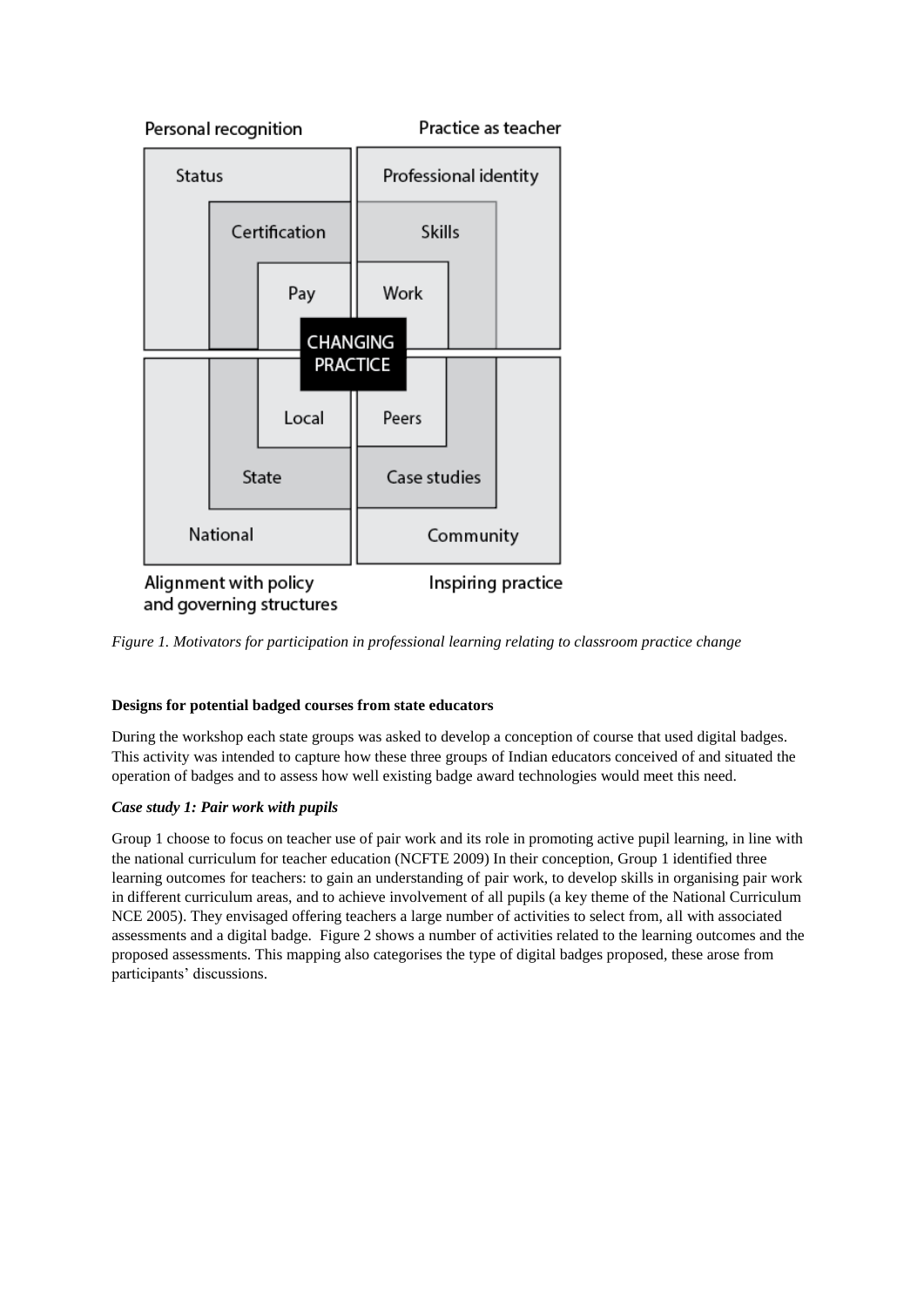| Learning<br>Outcome                              | Example activity linked to<br>achievement of outcomes           | Assessment<br>method                                                 | Badge<br>category                          |
|--------------------------------------------------|-----------------------------------------------------------------|----------------------------------------------------------------------|--------------------------------------------|
| Understanding<br>strategies                      | Reading theoretical background<br>and understanding concept     | Questionnaire<br>or assignment                                       | Knowledge<br>badge                         |
|                                                  | Demonstration of classroom use<br>in four curriculum areas      | Video of<br>classroom practice                                       | Practice<br>badge                          |
| Develop skills<br>using in different<br>contexts | Refective case study about<br>the challenges of using pair work | Audio recording<br>of reflections<br>Written notes<br>of reflections | Reflective<br>badge<br>Reflective<br>badge |
|                                                  | Discuss with colleagues                                         |                                                                      |                                            |

*Figure 2. Summary of Group 1 proposed digital badge structure showing alignment between badge, assessment method, activity and learning outcome.*

This course was for 4 hours' study per week over 4 weeks with teachers seen to be motivated by recognition through the award of digital and *non-digital* badges and the sharing of good practice online and during teacher meetings or seminars. Flexibility in learning would be offered as to when to study, a choice of topics and a choice of assessment methods and critically, support for teachers would be provided both online (social media and through the SCERT website) and offline from facilitators (local teacher advisers and teacher educators from blocks and District Institutes of Education and Training (DIETs)) . Of interest is the way in which the design has started to disaggregate the complex skills required to successful use pair work with pupils and a broadening of the range of assessment methods being suggested, including direct observation of classroom practice.

## *Case Study 2: Using local resources*

The focus of Group 2 was on promoting the use of resources adapted and appropriate to the local educational and linguistic context. Four learning outcomes were identified for the course: to explore and integrate local resources, to forge connections between the curriculum and pupils' lives, to make the classroom an interesting and attractive place to learn, and to integrate and adapt local resources for the classroom. Examples of seven badges were given (Figure 3), each linked to an assessable activity, though the assessment method was not specified (this may have been a result of the group not having sufficient time in the workshop). Proposed badges recognised teaching practice, achievement of particular teaching tasks, and knowledge of the subject (Figure 3). These were described, using the term given to the group in the introductory presentation, as 'formative badges.' Whilst there was an implied assumption that completing these activities would deliver a more interesting and attractive learning experience, this was not explicitly articulated and no method of assessing learners' increased interest or badge to recognise this were mentioned in their presentation.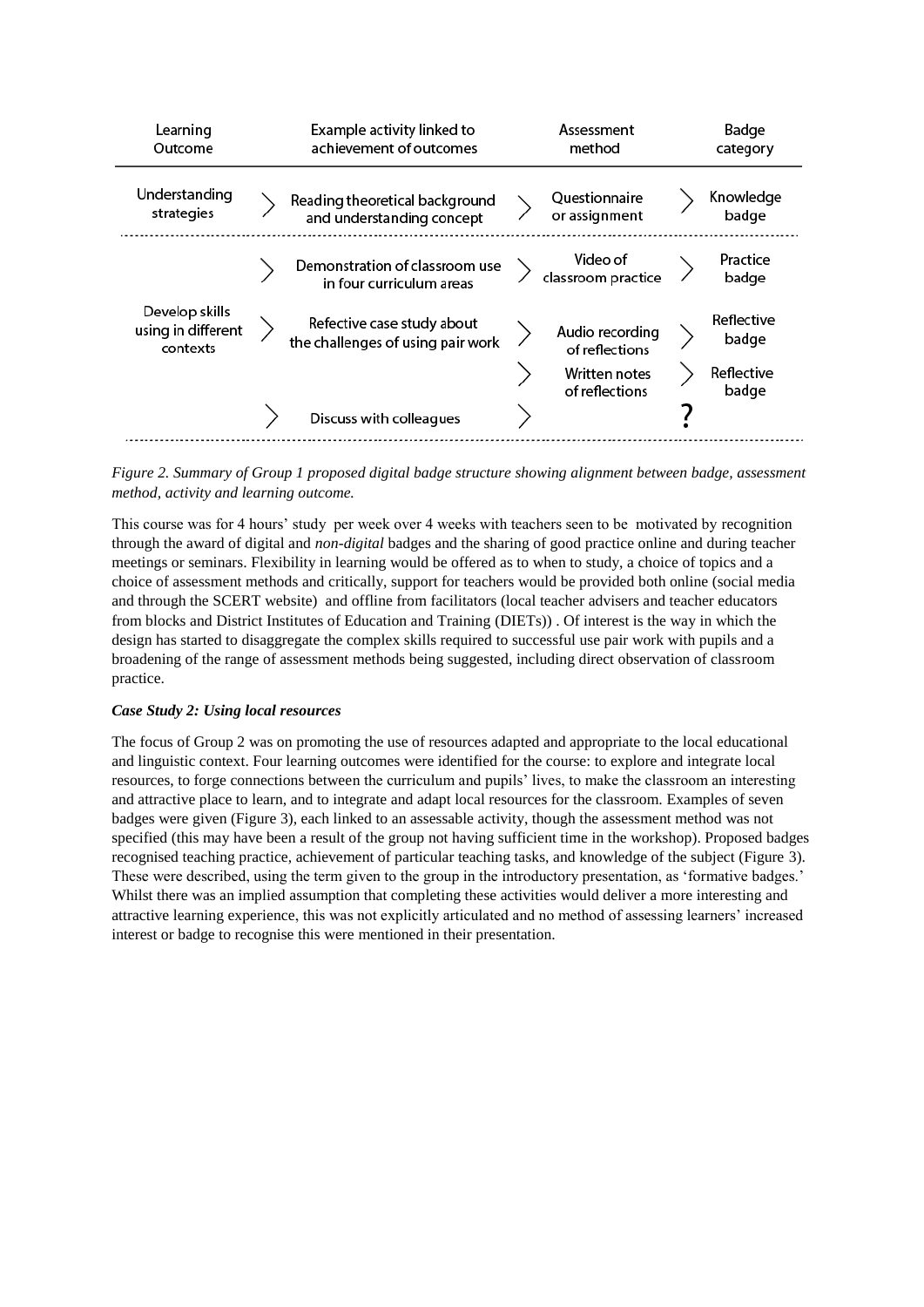| Learning<br>Outcome                              | Example activity linked to<br>achievement of outcomes |  | Assessment<br>method                        | Badge<br>category  |
|--------------------------------------------------|-------------------------------------------------------|--|---------------------------------------------|--------------------|
| Explore and use<br>local resoruces               | Understanding local resources<br>available            |  | Unspeficied<br>demonstration<br>of practice | Knowledge<br>badge |
|                                                  | Using appropriate resources                           |  |                                             | Practice badge     |
|                                                  | Use case studies                                      |  |                                             | Task badge         |
|                                                  | Use videos                                            |  |                                             | Task badge         |
| Connect<br>curriculum<br>with students'<br>lives | Make use of the outside<br>environment                |  | Not<br>Specified                            | Practice badge     |
|                                                  | Inviting a local expert into<br>the classroom         |  |                                             | Task badge         |
| Adapt and adopt<br>local resources               | Adapt a local resource                                |  | Not<br>Specified                            | Practice badge     |
| Make classroom<br>interesting and<br>attractive  | <b>Culmination of activity</b><br>outlined above      |  | Not<br>Specified                            | Task badge         |

*Figure 3. Summary of Group 2's proposed digital badge structure showing alignment between badge, assessment method, activity and learning outcome.*

The course proposed by Group 2 would take 4 hours per week over 7 weeks. The group spoke of teachers using the badges as evidence for becoming local teacher advisers (Cluster Resource Coordinators and Block officials) reflecting their concern that such badged courses align with existing structures and other teacher education interventions. This group were concerned that a recent survey in their state had indicated less than 50% of teacher educators were familiar with digital technologies and there was a deep aversion to the use of innovative and experimental methodologies amongst the teacher educator cadre.

## *Case Study 3: Multilingualism*

Group 3 focused on challenges faced by teachers working in multilingual classrooms and encouraged them to value the languages spoken by their pupils, drawing on them as resources in learning activities. . Their interpretation differed slightly from the other two groups and they drew a clearer distinction between broader conventional summative assessment (writing a short reflection on their experience, evidence of using audiovisual material with pupils, and a video example of classroom practice) in which they were looking for evidence of teachers involving all pupils, and use of formative badges for recognising smaller practice tasks. Less detail was specified so a mapping was not possible. The proposed course was to be shorter at 2-4 hours over 2 weeks with teachers motivated by the accomplishment of the formative digital badges and an opportunity to work as a 'master facilitator.' Flexibility was to be offered with respect to learning at teacher's own pace, and choice of when and if to complete the formative assessment.

## **Discussion and conclusion**

This study has worked with leading teacher educators and technology experts to explore whether there might be traction in using digital badges in teacher professional learning and interrogated their nascent conceptions of how digital badge structures could be designed. The motivators for participation in professional learning relating to classroom practice change diagram (Figure 1) presents key elements to the discourses that workshop participants used to describe what would motivate change in practice and our next steps will be to validate this understanding with teachers themselves in varying locations across the three states However this initial work indicates many potential roles for open digital badges within this emerging motivational matrix. Personal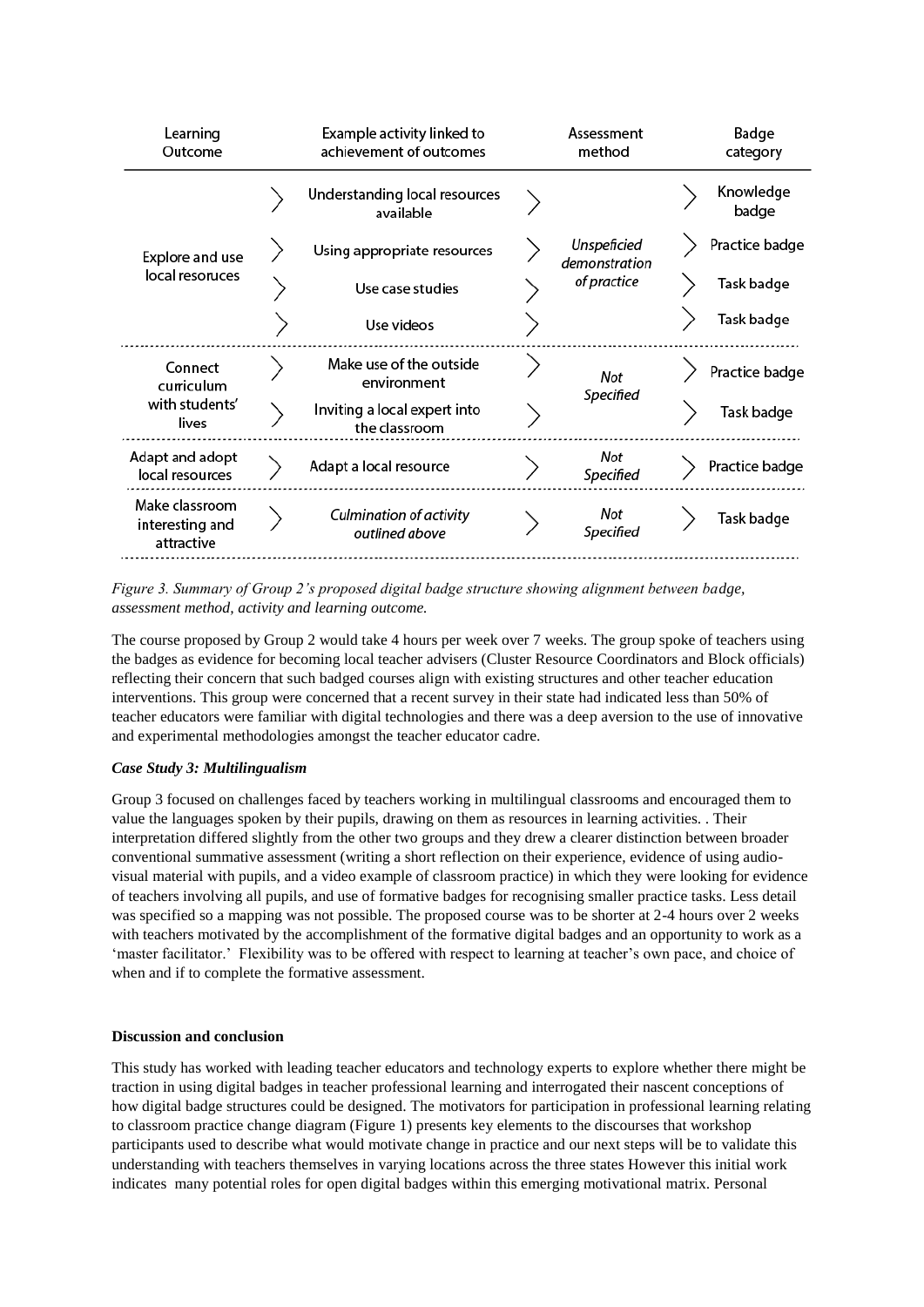reward (i.e. reputation, status and formal recognition), social activities (discussing, sharing and exchanging with peers - within public spaces or in online communities) and support for improvements in practice were all mentioned. It is likely that a badging structure could align with a combination of these. It is also interesting to note the importance attached to endorsement from education authorities as a motivational driver perhaps reflecting the significance of formal qualifications in academic and professional life in India

As an analytic tool, mapping proposed learning outcomes to the learning activity, means of assessment and type of badge was useful for identifying good alignment in the plan and areas where badges remained ill-conceived or poorly articulated. This is commonplace practice in learning design but this representation was new to all participants. They found it easier to work out how to 'badge' some outcomes but struggled with others. Measuring more general outcomes such as 'involvement by every pupil' or 'making the classroom a more interesting place' can present greater methodological challenges, yet solutions are required otherwise badges will continue to be used to reward that which can be measured easily rather than that which supports productive learning experiences for pupils.

Our analysis of the workshop data indicates four findings pertinent to the challenges of designing effective teacher education in India. Firstly the emphasis by all the groups of teacher's own classroom as a site of professional learning. There were multiple mentions of face-to-face support sessions outside the school but an important shift towards situated learning, a recognition that teachers learn through practice with their own students. Second, and somewhat in tension with the first finding, we observed only limited blending of 'theory and practice'. Discourse across the groups tended to isolate theory (seen as being assessed by a 'knowledge' badge) and practice. Third, there was a recognition that teachers' practice is not homogeneous and that teachers have differentiated learning needs requiring different kinds of support. Lastly, the findings indicate that educators are interested in using a greater range of authentic assessment methods than perhaps are currently being employed. For example, the use of video or audio recordings of teaching practice as evidence with reflective accounts. How these could be assessed at scale was not resolved in the workshop – whether through peer rating, random sampling by teacher educators or through assessment by a trusted local educator eg the headteacher. How video and audio recordings of classrooms are shared could also raise ethical considerations in respect to both allowing others to verify the evidence submitted for a badge award and to sharing on social media.

Conceiving of open digital badges as a method of assessment means that use may consist of a summative assessment role (e.g. Reid, Paster & Abramovich, 2015; Lijanagunawardena, Scalzavara, & Williams, 2017) and/or a formative assessment role (e.g. Coleman, 2018). There are digital badges 'of' learning and digital badges 'for' learning (Cross, 2014) and each will function differently depending on its implementation. Badges of learning will operate outwardly as external symbols whilst badges for learning operate within the teaching frame where the meaning that earner themselves place on badge attainment is foregrounded.

Workshop participants were all highly enthusiastic about the potential of digital badges for teachers and we suggest the concept is worthy of further investigation with teachers themselves perhaps through piloting badged courses to understand whether and how earning them influences teachers' classroom practice. Further areas for investigation include how such courses could be integrated into existing and future teacher education strategies and linked into career structures for teachers. Workshop outputs indicate that the design process linked to a 'badged course' is useful in disrupting established ways of thinking about teachers' professional development but the concept of breaking down complex teaching skills into smaller parts is unfamiliar to teacher educators. Finally assessing movement in teachers' practice must involve assessment of their classroom practice; undertaking this online and at scale poses challenges which have yet to be overcome.

## **Acknowledgements**

With thanks to Leah Jeffcott for her contribution to the project and to all those participating in the workshop.

### **References**

Aberdour, M. (2016). Transforming workplace learning culture with digital badges. In Ifenthaler, D., Bellin-Mularski, N. & Mah, D.K. *Foundation of Digital Badges and Micro-credentials*. Springer, 203-220.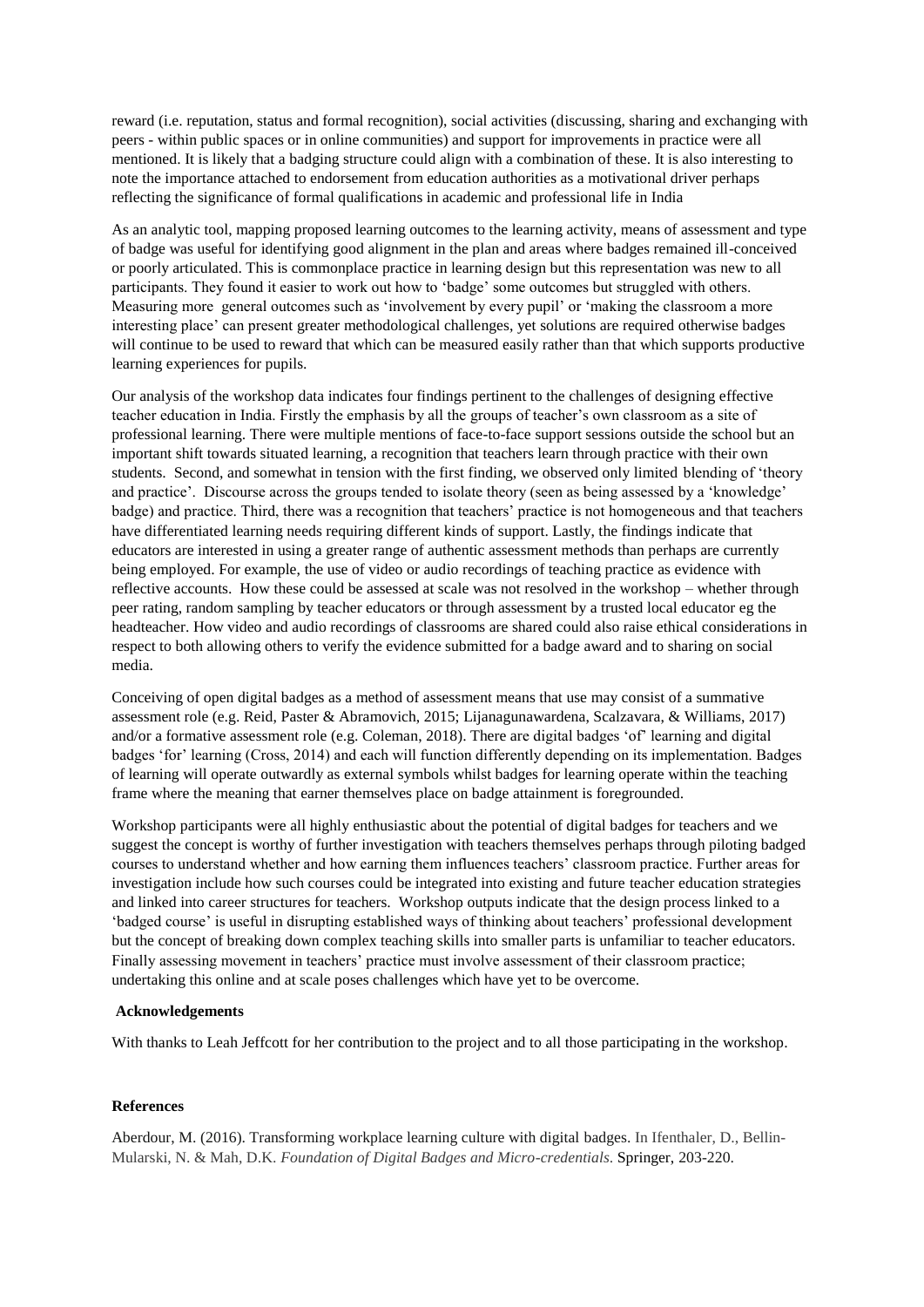Abramovich, S., Schunn, C., & Higashi, R. (2013). Are badges useful in education? It depends upon the type of badge and expertise of learner. *Educational Technology Research & Developmen*t, 61(2), 217–232.

ASER Centre (2018). Annual status of education report (rural) 2018. New Delhi: ASER Centre. Available at: www.asercentre.org

Azam, M. & Kingdon, G.G. (2015). Assessing teacher quality in India. *Journal of Development Economics*, 117(C), 74-83.

Botha, A., Salerno, C., Niemand, M., Ouma, S. & Makitla, I. (2014). Disconnected electronic badges in resource constrained environments: a use case from the rural Nciba district in the Eastern cape. *Processings of the 2nd International Conference on Advances in Computing, Communication and Information Technology 2014*, 202- 207.

Carey, K. and Stefaniak, L. (2018). An exploration of the utility of digital badging in higher education settings. *Educational Technology Research and Development*, 66(5), 1211–1229.

Coleman, K.S. & Johnson, K.V. (2016). Badge claims: Creativity, evidence and the curated learning journey. In Ifenthaler, D., Bellin-Mularski, N. & Mah, D.K. *Foundation of Digital Badges and Micro-credentials*. Springer, 369-390.

Coleman, J. (2018). Engaging undergraduate students in a co-curricular digital badging platform. *Education and Information Technologies*, 23(1), 211–224.

Cross, S., Whitelock, D., & Galley, R. (2014). The use, role and reception of open badges as a method for formative and summative reward in two Massive Open Online Courses. *International Journal of e-Assessment*, 4(1). Available at: http://oro.open.ac.uk/40593/

Facey-Shaw, L, Specht, M., Van Rosmalen, P., Boerner, D., & Bartley-Bryan, J. (2018). Education functions and design of badge systems: A conceptual literature review. *IEEE Transactions on Learning Technologies,*  11(4), 536-544.

Fanfarelli, J. R., & McDaniel, R. (2015). Individual differences in digital badging: do learner characteristics matter? Journal of Educational Technology Systems, 43(4), 403–428.

Finklestein, J. Knight, E. & Manning, S. (2013). *The potential and value of using digital badges for adult learners*. Washington, DC: American Institutes for Research.

Gibson, D., Ostashewski, N., Flintoff, K, Grant, S. & Knight, E. (2015). Digital badges in education. *Education and Information Technologies,* 20(2), 403-410.

GoI [The Government of India] (2012). *Vision of Teacher Education in India: Quality and Regulatory Perspective.* Report of the High Powered Commission on Teacher Education Constituted by the Hon'ble Supreme Court of India, Vol 1. New Delhi: Government of India.

Lijanagunawardena, T.R., Scalzavara, S. & Williams, S.A. (2017). Open Badges: a systematic review of peerreviewed published literature (2011-2015). *European Journal of Open, Distance and e-Learning*, 20(2), 1-16.

MacArthur Foundation. (2013, June 13). Better futures for 2 million Americans through Open Badges (Press release).

Mozilla Foundation (2013). *Expanding Education and Workforce Opportunities Through Digital Badges*, Alliance for Excellent Education and Mozilla Foundation.

Muralidharan, K., & Sundararaman, V. (2011). Teacher Performance Pay: Experimental Evidence from India. J*ournal of Political Economy*, 119, 39-77.

National Curriculum Framework for Teacher Education (NCFTE) (2009). *Towards preparing professional and humane teacher.* New Delhi: National Council for Teacher Education.